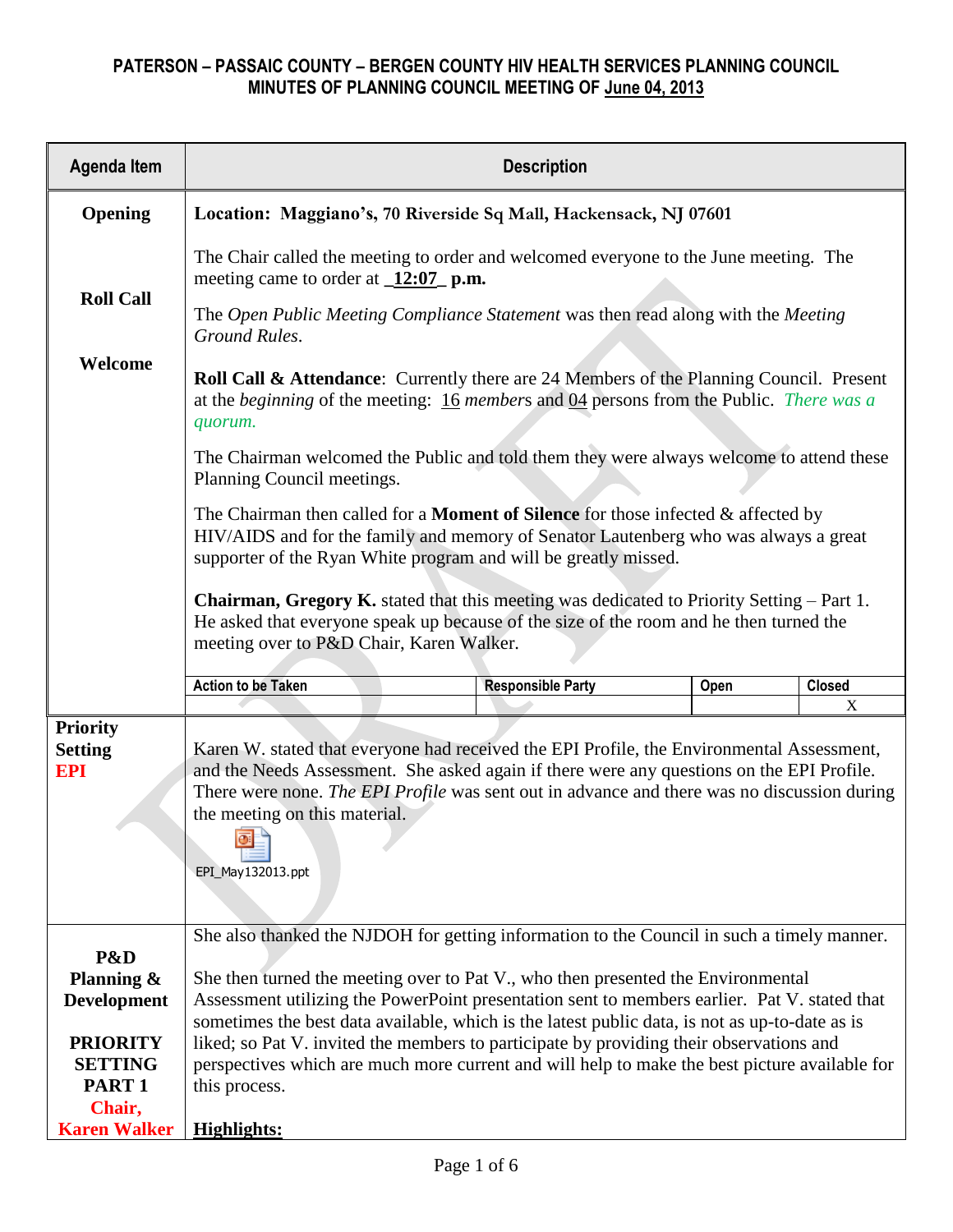| Agenda Item      | <b>Description</b>                                                                                                   |
|------------------|----------------------------------------------------------------------------------------------------------------------|
| <b>Pat Virga</b> | -Hispanic population growing in both counties. However, the Asian population the fastest<br>growing in both Counties |

| P&D<br>Planning $\&$<br><b>Development</b>             | - Of the total foreign born, 60% speak a language other than English<br>- 35% of income goes towards housing (Passaic County) which is highest in NJ<br>- All poverty indicators are higher in Paterson & Passaic<br>- Pat V. advised the Council that when they do Priority Setting they should be aware of the<br>trends of special populations.                                                                                                                                                                                                                                                           |  |  |  |  |  |  |  |
|--------------------------------------------------------|--------------------------------------------------------------------------------------------------------------------------------------------------------------------------------------------------------------------------------------------------------------------------------------------------------------------------------------------------------------------------------------------------------------------------------------------------------------------------------------------------------------------------------------------------------------------------------------------------------------|--|--|--|--|--|--|--|
| <b>PRIORITY</b><br><b>SETTING</b><br>PART <sub>1</sub> | <b>Question:</b> How does NJ rank as a whole against the nation (Community Health Status)<br>Answer: Believe NJ better shape than some other states (i.e. smoking etc.). Will get info to<br>P&D.                                                                                                                                                                                                                                                                                                                                                                                                            |  |  |  |  |  |  |  |
| Chair,<br><b>Karen Walker</b><br><b>Pat Virga</b>      | <b>Question:</b> What about females? (When discussing newly diagnosed by race)<br>Answers: Females comprise 40% of the cases in Passaic County (AA female). Ages, high<br>teens and older                                                                                                                                                                                                                                                                                                                                                                                                                    |  |  |  |  |  |  |  |
|                                                        | <b>Question</b> Who is Tim Horn (a part of presentation from Triumphs & Tribulations 2013)<br>Answer: NY Planning Council, tracking as a HIV researcher, and has a MS                                                                                                                                                                                                                                                                                                                                                                                                                                        |  |  |  |  |  |  |  |
|                                                        | A discussion proceeded about AIDS & HIV and status indicators. Then a Medicaid Reforms<br>discussion emerged.                                                                                                                                                                                                                                                                                                                                                                                                                                                                                                |  |  |  |  |  |  |  |
|                                                        | As the ACA (Affordable Care Act) timeline was discussed, the October 2013 open<br>enrollment was discussed. Provi M-Z talked about coverage or lack of for pre-existing<br>conditions. It was discussed that none of ACA covers the undocumented or anyone here<br>under five years, however, Ryan White (RW) will. Elaine H. stated that in some cases those<br>with Medicaid, in NJ, are confined to Horizon for Medicaid. Some doctors are moving to not<br>accepting Medicaid or Horizon or American. It was determined that this will be a major issue<br>as the Priority Setting process goes forward. |  |  |  |  |  |  |  |
|                                                        | <b>Question:</b> Is there somewhere you can get more of the information on the changes?<br>Answer: Karen W. will send to MJ an email of the three Committees (CAEAR being one of<br>them) that may provide information on the latest on these issues. Then, Donna N-I or anyone<br>can dial-into conference calls (at your own expense) to get more information on upcoming<br>policy fixes.                                                                                                                                                                                                                 |  |  |  |  |  |  |  |
|                                                        | With Senator Lautenberg's death, Charlotte T. reminded the Council there may be a need to<br>advocate to the appointed Senator to keep him or her abreast of RW needs. This could make<br>a big difference in upcoming issues.                                                                                                                                                                                                                                                                                                                                                                               |  |  |  |  |  |  |  |
|                                                        | The presentation concluded with the Probable Impact on Ryan White Funding<br><b>8</b> The most significant changes will take place in 2014 with Medicaid playing a<br>greater role in provision of core services.<br>Prepare for "growing pains" as new regulations and Medicaid coverage<br>X.<br>expansion take effect in 2014.<br><b>8</b> Access to health care for the poor may be easier for Medicaid beneficiaries but                                                                                                                                                                                |  |  |  |  |  |  |  |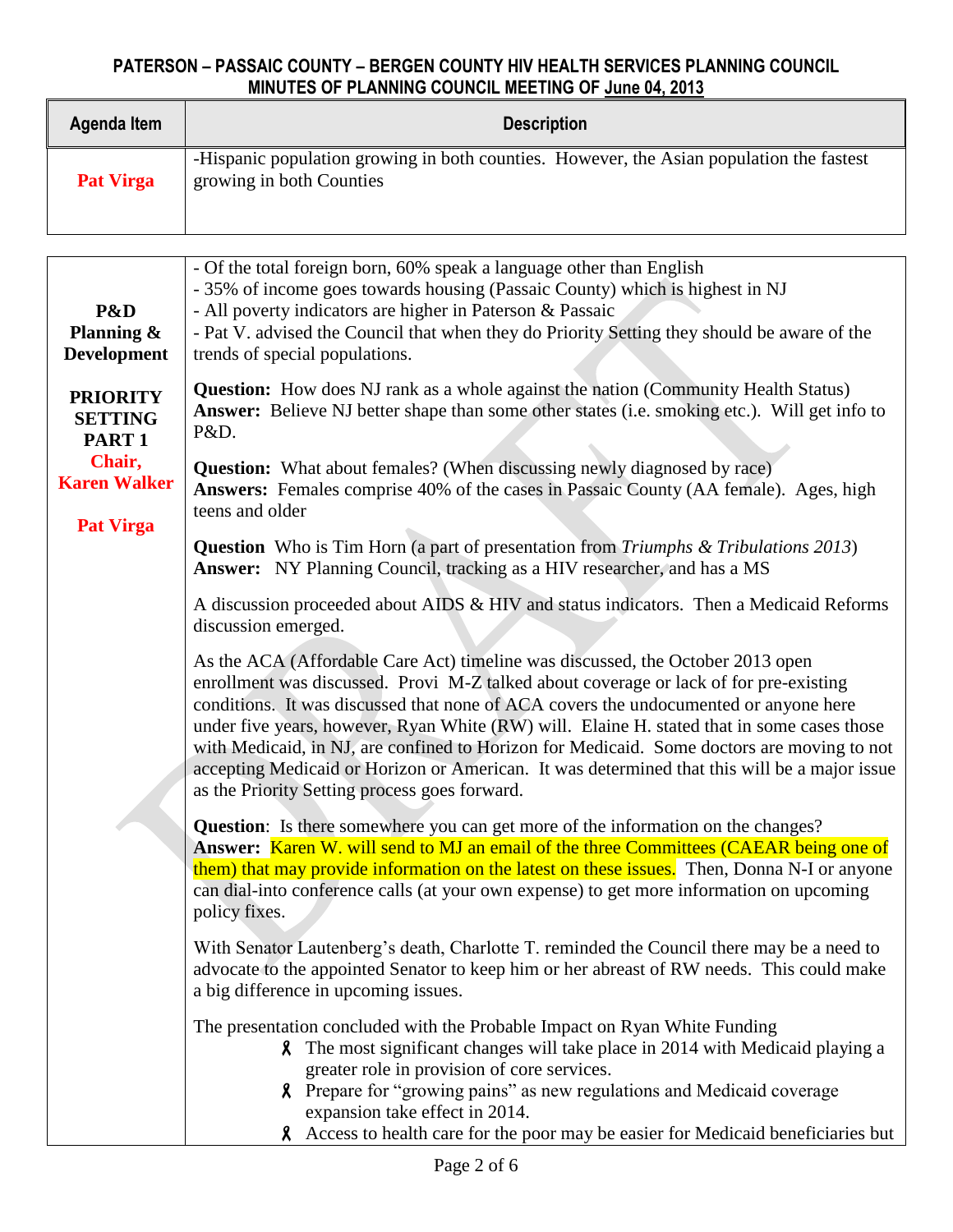not for non-citizens.

Ryan White legislation will not change until the "dust settles."

*. Sonya F-T. arrived at 12:20 p.m. and Troy L. arrived at 12:52 p.m.*

| P&D<br>Planning &<br><b>Development</b><br><b>PRIORITY</b><br><b>SETTING</b><br>PART <sub>1</sub><br>Chair,<br><b>Karen Walker</b><br><b>Pat Virga</b> | Click and open Environment Assessment file.<br>EnvironmentalAssess<br>ment2013v3.pptx<br>Pat V. also stated that the Initiatives below should be considered during Priority Setting.<br><b>8</b> The Treatment Cascade<br><b>8</b> Linkage and Retention<br><b>8</b> Community Viral Load<br>Durable Viral Load Suppression<br>$\boldsymbol{\mathsf{R}}$<br>March to Zero<br>X.                                    |                          |        |               |  |  |  |  |
|--------------------------------------------------------------------------------------------------------------------------------------------------------|--------------------------------------------------------------------------------------------------------------------------------------------------------------------------------------------------------------------------------------------------------------------------------------------------------------------------------------------------------------------------------------------------------------------|--------------------------|--------|---------------|--|--|--|--|
| <b>Action to be Taken</b>                                                                                                                              | The Council took a quick break and readied themselves for the Needs Assessment.                                                                                                                                                                                                                                                                                                                                    | <b>Responsible Party</b> | Open   | <b>Closed</b> |  |  |  |  |
|                                                                                                                                                        | Send MJ email address for the Committees (Ryan White Working Groups)                                                                                                                                                                                                                                                                                                                                               | Karen W.                 | 6/4/13 |               |  |  |  |  |
| <b>Chairman</b>                                                                                                                                        | who have dial-in numbers to learn more about the policy fixes.                                                                                                                                                                                                                                                                                                                                                     |                          |        |               |  |  |  |  |
| <b>Introduction</b>                                                                                                                                    | Before the presentation on Needs Assessment took place, the Chairman introduced the newest<br>member to the Council, Sonya Franklin-Thompson, of NJDOH, Division of STD/HIV & TB<br>Services. There was applause. The Chairman stated the Council was looking forward to<br>working with her and having the resources that she brings to the table.                                                                |                          |        |               |  |  |  |  |
| <b>Priority</b><br><b>Setting</b>                                                                                                                      | <b>Priority Setting Cont'd</b>                                                                                                                                                                                                                                                                                                                                                                                     |                          |        |               |  |  |  |  |
| <b>Needs</b><br><b>Assessment</b>                                                                                                                      | Karen W. stated that the next portion of the meeting would be on the Needs Assessment<br>Overview. This is taken from the Council's new Needs Assessment document                                                                                                                                                                                                                                                  |                          |        |               |  |  |  |  |
|                                                                                                                                                        | Needs Assessment. This presentation which was sent out earlier was based on a recent<br>Needs Assessment. Please click and open Needs Assessment file.<br>NeedsAssessment05<br>1613.ppt<br>Pat V. stated the full document is a work in progress, but will be provided to the full Council<br>when complete. Next to be covered on this presentation were:<br><b>8</b> In-Care PLWHA<br><b>8</b> Out-of-Care PLWHA |                          |        |               |  |  |  |  |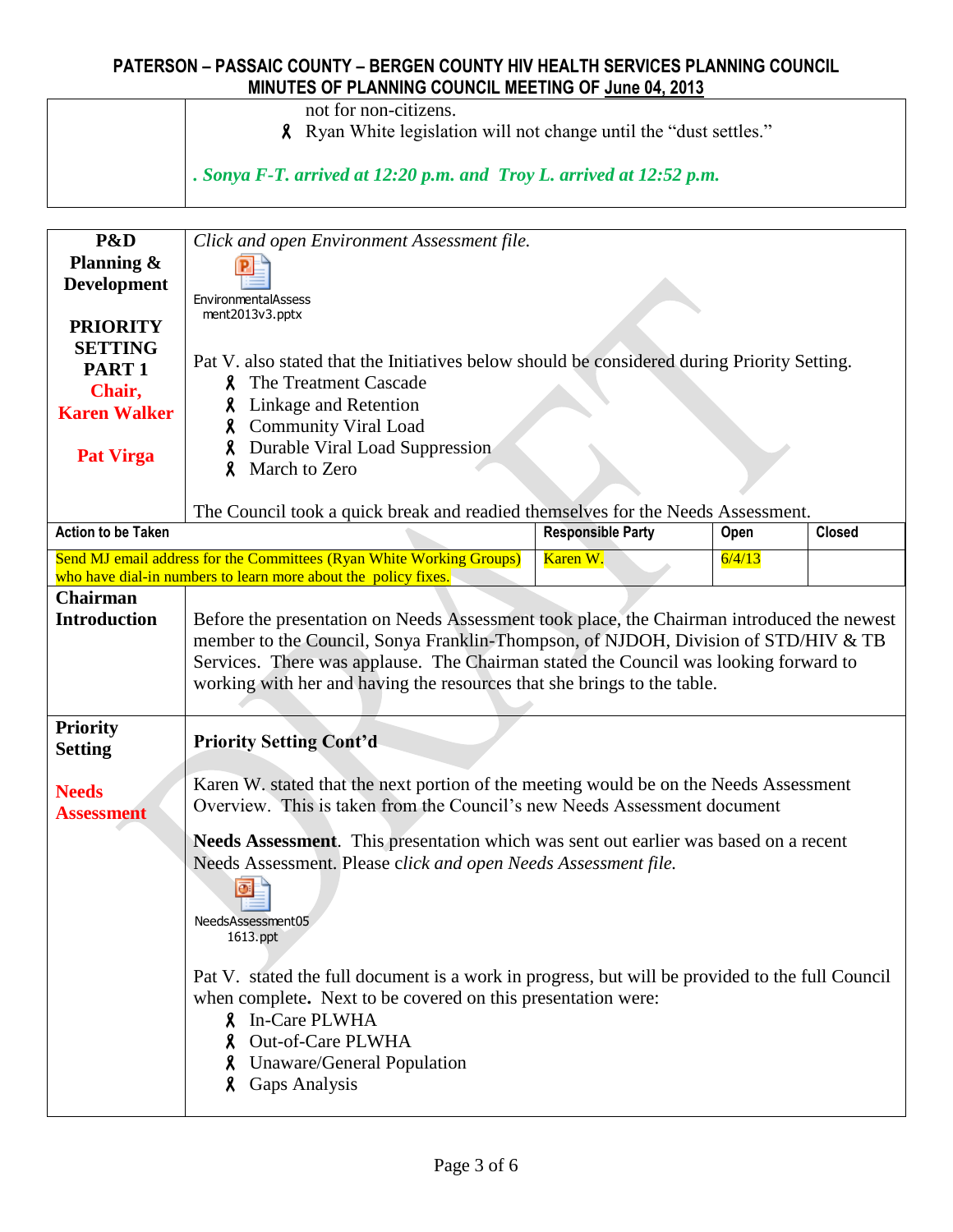| <b>Priority</b><br><b>Setting Part 1</b><br>Cont'd | discussion, whether discussing the incarcerated or not.                                                                                                                                                                                                                                                     | During the Out of Care portion of the presentation forms of stigma became a main portion of |        |               |  |  |  |  |  |
|----------------------------------------------------|-------------------------------------------------------------------------------------------------------------------------------------------------------------------------------------------------------------------------------------------------------------------------------------------------------------|---------------------------------------------------------------------------------------------|--------|---------------|--|--|--|--|--|
|                                                    | For interviews, Troy L. received kudos for his engagement of those out-of-care<br>interviewees he was able to secure.                                                                                                                                                                                       |                                                                                             |        |               |  |  |  |  |  |
|                                                    | Troy L. stated that what he discovered was that no one was "out-of-care", because <b>not sick</b> .<br>That's not a term that is readily identified by those who are positive.                                                                                                                              |                                                                                             |        |               |  |  |  |  |  |
|                                                    | Jerry D. stated that there is a need for training across the state on having better engagement<br>practices with the positive.                                                                                                                                                                              |                                                                                             |        |               |  |  |  |  |  |
|                                                    | Sonya F-T also stated that she believes maybe providers have become de-sensatized and turn<br>people off to revealing their real needs.                                                                                                                                                                     |                                                                                             |        |               |  |  |  |  |  |
|                                                    | Troy L. also stated the "reformed" positive have become like reformed smokersanother<br>form of stigma                                                                                                                                                                                                      |                                                                                             |        |               |  |  |  |  |  |
|                                                    | The inventory documents a wide network of services available to persons living with HIV,<br>with relatively few significant gaps.<br>Notable gaps identified:<br><b>8</b> HIV prevention in Bergen County<br><b>8</b> Syringe access in Bergen County<br><b>8</b> Faith Initiative Project in both counties |                                                                                             |        |               |  |  |  |  |  |
|                                                    | A motion was made by Linda S. and $2^{nd}$ by Jerry D. to accept this interim Needs<br>Assessment Report. Vote 15 Yes, 0NO, 1 Abstain                                                                                                                                                                       |                                                                                             |        |               |  |  |  |  |  |
|                                                    | <b>Question:</b> Is this one of the meetings that you need to attend to be able to vote on July 30,<br>2013. A discussion ensued for clarification.                                                                                                                                                         |                                                                                             |        |               |  |  |  |  |  |
|                                                    | Motion was made by Jerry D. & $2^{nd}$ by Paula T. that in order to Vote on July 30 <sup>th</sup> you or<br>your alternate must attend June 4 and July 9 or attend the recap after the P&D July $10^{th}$<br>meeting, in lieu of either or both of the June 4 or July $9th$ meetings.                       |                                                                                             |        |               |  |  |  |  |  |
|                                                    | <i>Vote</i> 15 YES, 0 NO,<br>Those absent today, that need to be notified of the above vote are: Marie Browne, Alvin<br>Burden, John Frederick, Richard Nelson, Paul Persaud, Dora Robinson, & Freddy<br><b>Rodriguez</b>                                                                                   |                                                                                             |        |               |  |  |  |  |  |
| <b>Action to be Taken</b>                          |                                                                                                                                                                                                                                                                                                             | <b>Responsible Party</b>                                                                    | Open   | <b>Closed</b> |  |  |  |  |  |
| July 10 <sup>th</sup> make-up session              | Send a note of reminder to those absent today concerning attending the                                                                                                                                                                                                                                      | <mark>Admin</mark>                                                                          | 6/4/13 |               |  |  |  |  |  |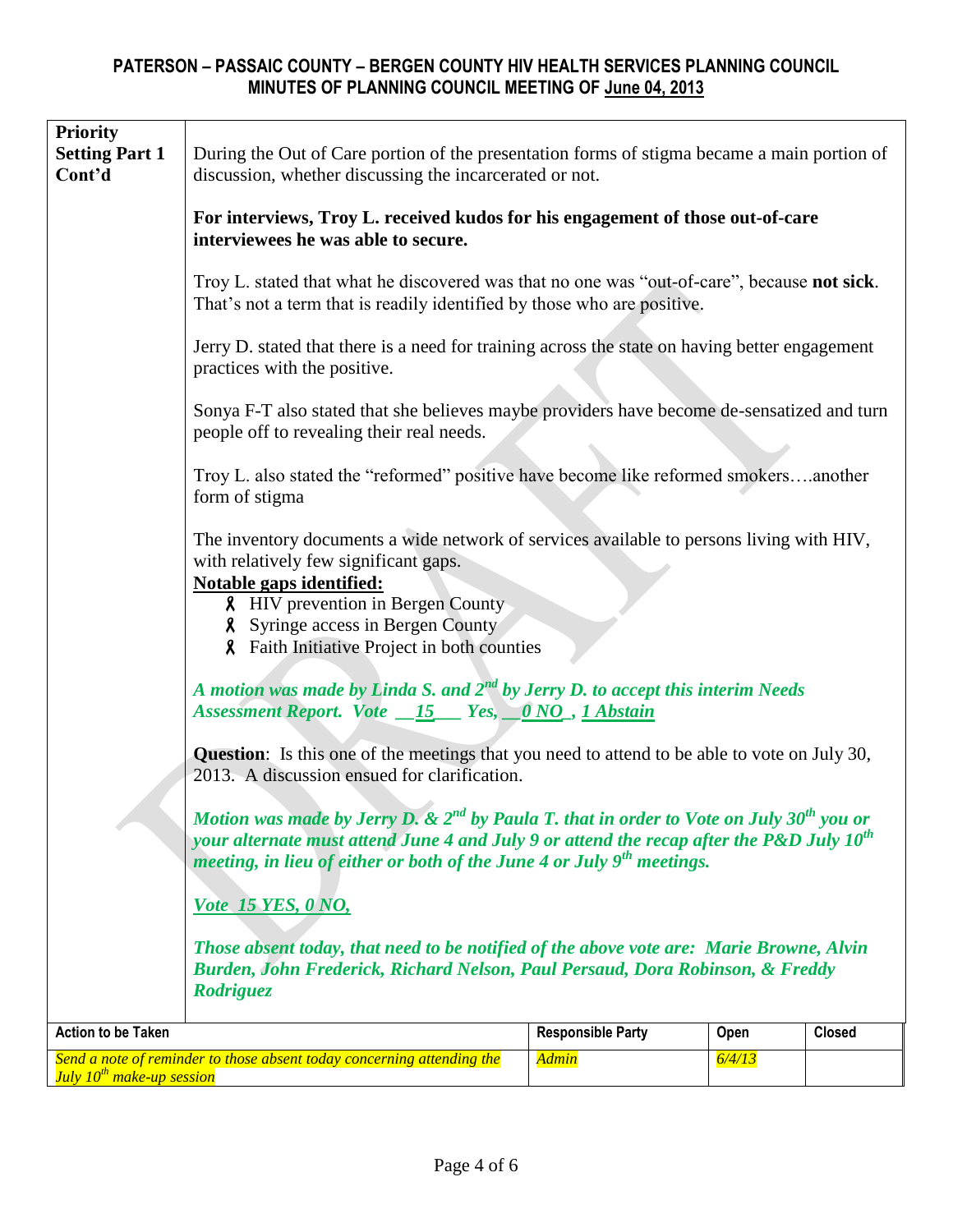| Networking &<br><b>Community</b><br><b>Check-in</b>                                                                                                                                                                                                                                                                                                                                     | Jerry D. made TD Bank announcement and passed out flyers. If you call and give<br>code (AF038), CAPCO will get donation based on account's balance. Donation to<br>Coalition on AIDS in Passaic County Inc. Must call 973-977-8099<br>Paula T. support group is now 3:00 p.m. on Thursdays instead of 6:00p.m. It's no<br>$\bullet$<br>longer just newly diagnosed group. Anyone can come.<br>Mark A. stated NJ Buddies made close to \$50K from AIDS Walk. \$300K raised<br>$\bullet$<br>throughout NJ<br>Donna N-I is conducting a grant writing workshop, Thursday, June 6, email<br>$\bullet$<br>Hperez@patersonnj.gov. Cost: \$10, Time: 6:00-8:00 p.m. Will walk away with<br>MAC AIDS foundation, Eddie Laport grants<br>While networking was going on, everyone was asked to complete their Evals by the<br>Chairman. |                          |                          |        |                  |  |  |  |  |
|-----------------------------------------------------------------------------------------------------------------------------------------------------------------------------------------------------------------------------------------------------------------------------------------------------------------------------------------------------------------------------------------|-------------------------------------------------------------------------------------------------------------------------------------------------------------------------------------------------------------------------------------------------------------------------------------------------------------------------------------------------------------------------------------------------------------------------------------------------------------------------------------------------------------------------------------------------------------------------------------------------------------------------------------------------------------------------------------------------------------------------------------------------------------------------------------------------------------------------------|--------------------------|--------------------------|--------|------------------|--|--|--|--|
| <b>Action to be Taken</b>                                                                                                                                                                                                                                                                                                                                                               |                                                                                                                                                                                                                                                                                                                                                                                                                                                                                                                                                                                                                                                                                                                                                                                                                               |                          | <b>Responsible Party</b> | Open   | <b>Closed</b>    |  |  |  |  |
|                                                                                                                                                                                                                                                                                                                                                                                         | Send John F flyers about Out-of-Care Interviews                                                                                                                                                                                                                                                                                                                                                                                                                                                                                                                                                                                                                                                                                                                                                                               |                          | <b>Grantee Office</b>    | 2/5/13 |                  |  |  |  |  |
| There was none. The Public participated in asking questions and giving comments during<br>both presentations.<br><b>Public</b><br><b>Comments</b><br><b>Question:</b> Anjettica B. asked how can we get more people to Council meeting? Answer:<br>Invite them, they are welcome. Also invite to Committee meetings and the CASC<br>(Consumer Advocacy Special Committee) next meeting. |                                                                                                                                                                                                                                                                                                                                                                                                                                                                                                                                                                                                                                                                                                                                                                                                                               |                          |                          |        |                  |  |  |  |  |
| <b>Action to be Taken</b>                                                                                                                                                                                                                                                                                                                                                               |                                                                                                                                                                                                                                                                                                                                                                                                                                                                                                                                                                                                                                                                                                                                                                                                                               | <b>Responsible Party</b> |                          | Open   | <b>Closed</b>    |  |  |  |  |
|                                                                                                                                                                                                                                                                                                                                                                                         |                                                                                                                                                                                                                                                                                                                                                                                                                                                                                                                                                                                                                                                                                                                                                                                                                               |                          |                          |        | $\boldsymbol{x}$ |  |  |  |  |
|                                                                                                                                                                                                                                                                                                                                                                                         |                                                                                                                                                                                                                                                                                                                                                                                                                                                                                                                                                                                                                                                                                                                                                                                                                               |                          |                          |        |                  |  |  |  |  |

| <b>Motion to</b><br><b>Adjourn</b> | The Vote was unanimous.<br>Meeting adjourned. 3:45 p.m. | starts at Noon. Lunch at 11:30 a.m. | Motion #2– Moved by Charlotte T. and $2^{nd}$ by Sonya F-T. that the meeting be adjourned.<br>Next Meetings: July 9, 2012. Meeting place: Maggiano's in Hackensack, NJ. Meeting |             |               |
|------------------------------------|---------------------------------------------------------|-------------------------------------|---------------------------------------------------------------------------------------------------------------------------------------------------------------------------------|-------------|---------------|
| <b>Action to be Taken</b>          |                                                         |                                     | <b>Responsible Party</b>                                                                                                                                                        | <b>Open</b> | <b>Closed</b> |
|                                    |                                                         |                                     |                                                                                                                                                                                 |             |               |